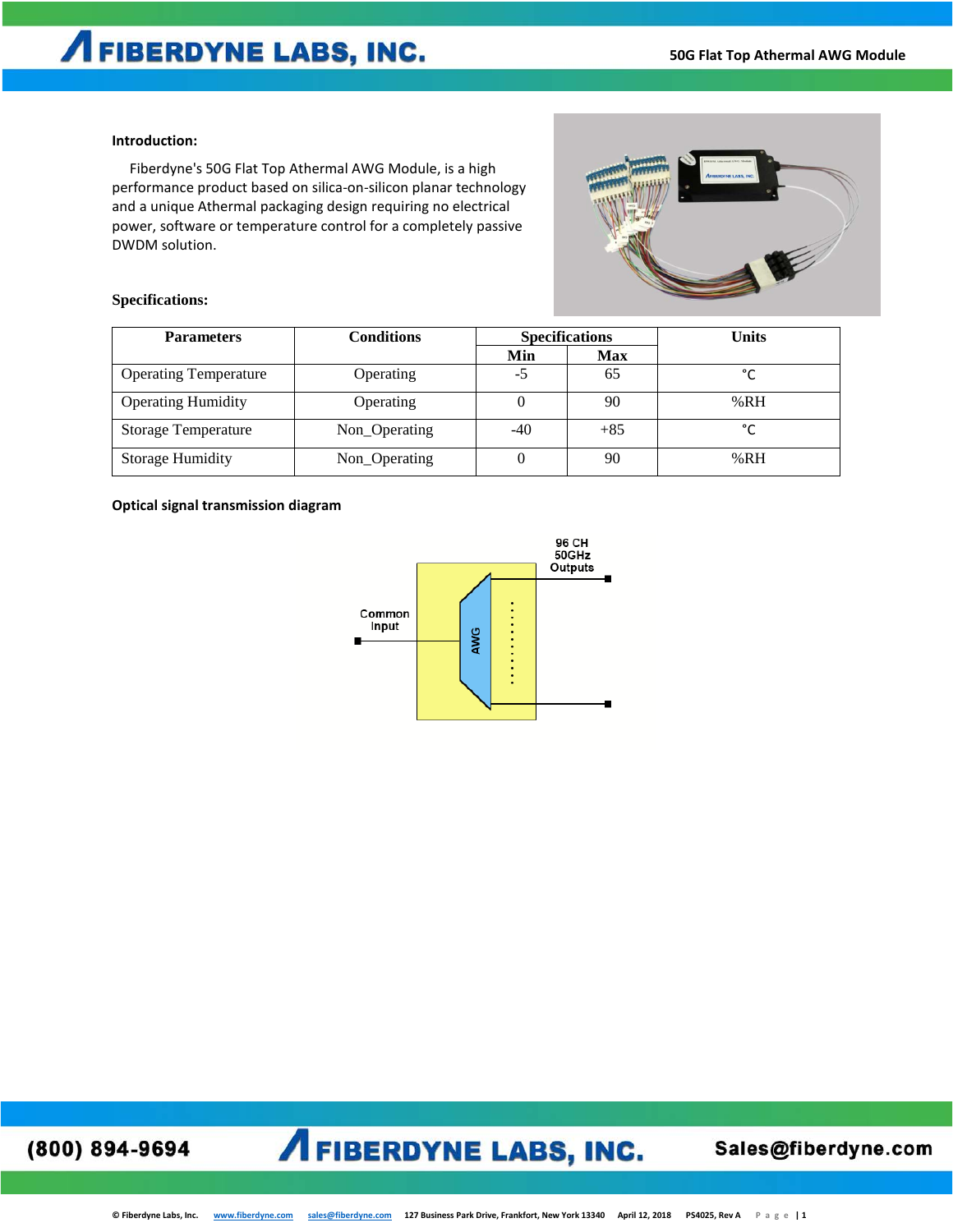#### **Optical Specifications (Flat top Athermal AWG)**

|                                   |                                                       | <b>Specifications</b> |            |              |  |
|-----------------------------------|-------------------------------------------------------|-----------------------|------------|--------------|--|
| <b>Parameters</b><br><b>Notes</b> |                                                       | Min                   | <b>Max</b> | <b>Units</b> |  |
| Channels                          |                                                       |                       | 96         | Ch           |  |
| <b>Channel Spacing</b>            |                                                       |                       | 50         | GHz          |  |
| Reference Pass-band               | Relative to ITU Grid                                  |                       | ±0.05      | nm           |  |
| <b>ITU Frequency</b>              | On ITU grid in C-band                                 | 196.10                | 191.35     | <b>THz</b>   |  |
| <b>ITU Wavelength</b>             | On ITU grid in C-band                                 | 1528.773              | 1566.723   | nm           |  |
| Center Frequency                  | Maximum of the absolute deviation of the 3 dB         | $-0.04$               | $+0.04$    | nm           |  |
| Accuracy                          | center wavelength from ITU grid over all channels     |                       |            |              |  |
| <b>Insertion Loss</b>             | Maximum of the insertion loss across the ITU pass-    |                       | 7.0        | dB           |  |
|                                   | band over all channels                                |                       |            |              |  |
| <b>Insertion Loss</b>             | Maximum insertion loss variance across all channels   |                       | 1.5        | dB           |  |
| Uniformity                        |                                                       |                       |            |              |  |
| Ripple                            | Maximum of the loss variance across the ITU pass-     |                       | 0.7        | dB           |  |
|                                   | band over all channels                                |                       |            |              |  |
| 1dB Bandwidth                     | 1dB from min Insertion Loss, full width, average      | 0.18                  |            | nm           |  |
|                                   | polarization                                          |                       |            |              |  |
| 3dB Bandwidth                     | 3 dB from min Insertion Loss, full width, average     | 0.28                  |            | nm           |  |
|                                   | polarization                                          |                       |            |              |  |
| 20dB Bandwidth                    | 20 dB from min Insertion Loss, full width, average    |                       | 0.7        | nm           |  |
|                                   | polarization                                          |                       |            |              |  |
| Adjacent Channel                  | Ratio of peak transmission to the maximum             | 25                    |            | dB           |  |
| Isolation                         | transmission over both adjacent pass-bands            |                       |            |              |  |
| Non-Adjacent                      | Ratio of peak transmission in channel pass-bands to   |                       |            |              |  |
| Channel Isolation                 | maximize transmission over all non-adjacent pass-     | 30                    |            | dB           |  |
|                                   | bands                                                 |                       |            |              |  |
| <b>Total Crosstalk</b>            | Ratio of power in channel to power in all other pass- | 20                    |            | dB           |  |
|                                   | bands                                                 |                       |            |              |  |
| Polarization                      | Maximum ratio of transmissions over all polarization  |                       | 0.5        | dB           |  |
| Dependent Loss                    | states, over the ITU pass-band                        |                       |            |              |  |
| <b>Return Loss</b>                |                                                       | 40                    |            | dB           |  |
| <b>Polarization Mode</b>          | In Reference Passband over all channels               |                       | 1.0        | ps           |  |
| Delay (PMD)                       |                                                       |                       |            |              |  |
| <b>Chromatic Dispersion</b>       | In Reference Passband over all channels               | $-35$                 | 35         | ps/nm        |  |
| <b>Optical Power</b>              | at common port                                        |                       | 23         | dBm          |  |

(800) 894-9694

# **AFIBERDYNE LABS, INC.**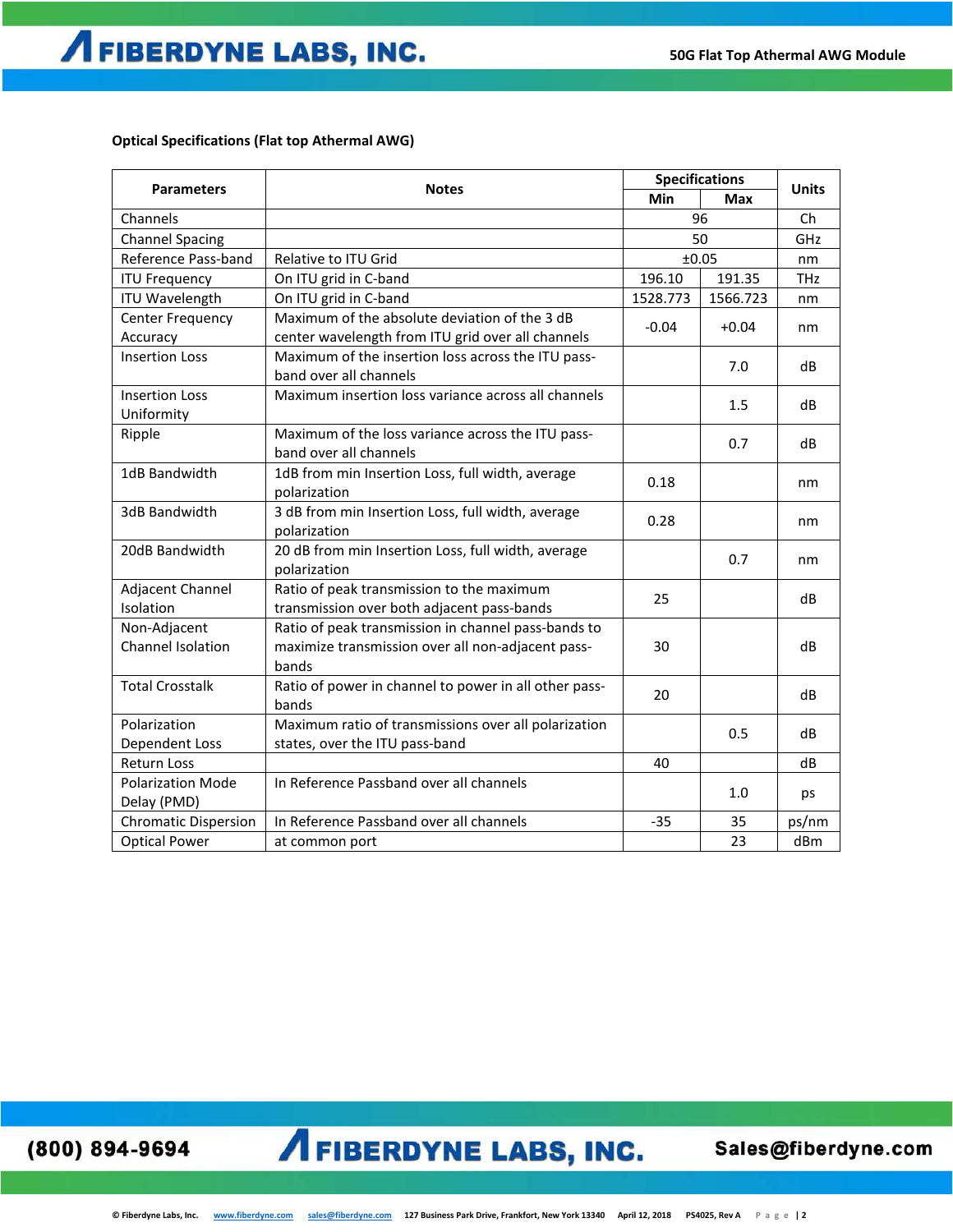#### **Channels List: Passbands for 96 channel AAWG**

| Channel | Frequency (THz) | Wavelength (nm) | Channel | Frequency (THz) | Wavelength (nm) |
|---------|-----------------|-----------------|---------|-----------------|-----------------|
| 1       | 196.05          | 1529.163        | 2       | 196.1           | 1528.773        |
| 3       | 195.95          | 1529.944        | 4       | 196             | 1529.553        |
| 5       | 195.85          | 1530.725        | 6       | 195.9           | 1530.334        |
| 7       | 195.75          | 1531.507        | 8       | 195.8           | 1531.116        |
| 9       | 195.65          | 1532.290        | 10      | 195.7           | 1531.898        |
| 11      | 195.55          | 1533.073        | 12      | 195.6           | 1532.681        |
| 13      | 195.45          | 1533.858        | 14      | 195.5           | 1533.465        |
| 15      | 195.35          | 1534.643        | 16      | 195.4           | 1534.250        |
| 17      | 195.25          | 1535.429        | 18      | 195.3           | 1535.036        |
| 19      | 195.15          | 1536.216        | 20      | 195.2           | 1535.822        |
| 21      | 195.05          | 1537.003        | 22      | 195.1           | 1536.609        |
| 23      | 194.95          | 1537.792        | 24      | 195             | 1537.397        |
| 25      | 194.85          | 1538.581        | 26      | 194.9           | 1538.186        |
| 27      | 194.75          | 1539.371        | 28      | 194.8           | 1538.976        |
| 29      | 194.65          | 1540.162        | 30      | 194.7           | 1539.766        |
| 31      | 194.55          | 1540.953        | 32      | 194.6           | 1540.557        |
| 33      | 194.45          | 1541.746        | 34      | 194.5           | 1541.349        |
| 35      | 194.35          | 1542.539        | 36      | 194.4           | 1542.142        |
| 37      | 194.25          | 1543.333        | 38      | 194.3           | 1542.936        |
| 39      | 194.15          | 1544.128        | 40      | 194.2           | 1543.730        |
| 41      | 194.05          | 1544.924        | 42      | 194.1           | 1544.526        |
| 43      | 193.95          | 1542.720        | 44      | 194             | 1545.322        |
| 45      | 193.85          | 1546.518        | 46      | 193.9           | 1546.119        |
| 47      | 193.75          | 1547.316        | 48      | 193.8           | 1546.917        |
| 49      | 193.65          | 1548.115        | 50      | 193.7           | 1547.715        |
| 51      | 193.55          | 1548.915        | 52      | 193.6           | 1548.515        |
| 53      | 193.45          | 1549.715        | 54      | 193.5           | 1549.315        |
| 55      | 193.35          | 1550.517        | 56      | 193.4           | 1550.116        |
| 57      | 193.25          | 1551.319        | 58      | 193.3           | 1550.918        |
| 59      | 193.15          | 1552.122        | 60      | 193.2           | 1551.721        |
| 61      | 193.05          | 1552.926        | 62      | 193.1           | 1552.524        |
| 63      | 192.95          | 1553.731        | 64      | 193             | 1553.329        |
| 65      | 192.85          | 1554.537        | 66      | 192.9           | 1554.134        |
| 67      | 192.75          | 1555.343        | 68      | 192.8           | 1554.940        |
| 69      | 192.65          | 1556.151        | 70      | 192.7           | 1555.747        |
| 71      | 192.55          | 1556.959        | 72      | 192.6           | 1556.555        |
| 73      | 192.45          | 1557.768        | 74      | 192.5           | 1557.363        |
| 75      | 192.35          | 1558.578        | 76      | 192.4           | 1558.173        |
| 77      | 192.25          | 1559.389        | 78      | 192.3           | 1558.983        |
| 79      | 192.15          | 1560.200        | 80      | 192.2           | 1559.794        |
| 81      | 192.05          | 1561.013        | 82      | 192.1           | 1560.606        |
| 83      | 191.95          | 1561.826        | 84      | 192.0           | 1561.419        |
| 85      | 191.85          | 1562.640        | 86      | 191.9           | 1562.232        |
| 87      | 191.75          | 1563.455        | 88      | 191.8           | 1563.047        |
| 89      | 191.65          | 1564.271        | 90      | 191.7           | 1563.863        |
| 91      | 191.55          | 1565.087        | 92      | 191.6           | 1564.679        |
| 93      | 191.45          | 1565.905        | 94      | 191.5           | 1565.496        |
| 95      | 191.35          | 1566.723        | 96      | 191.4           | 1566.314        |

(800) 894-9694

# **AFIBERDYNE LABS, INC.**